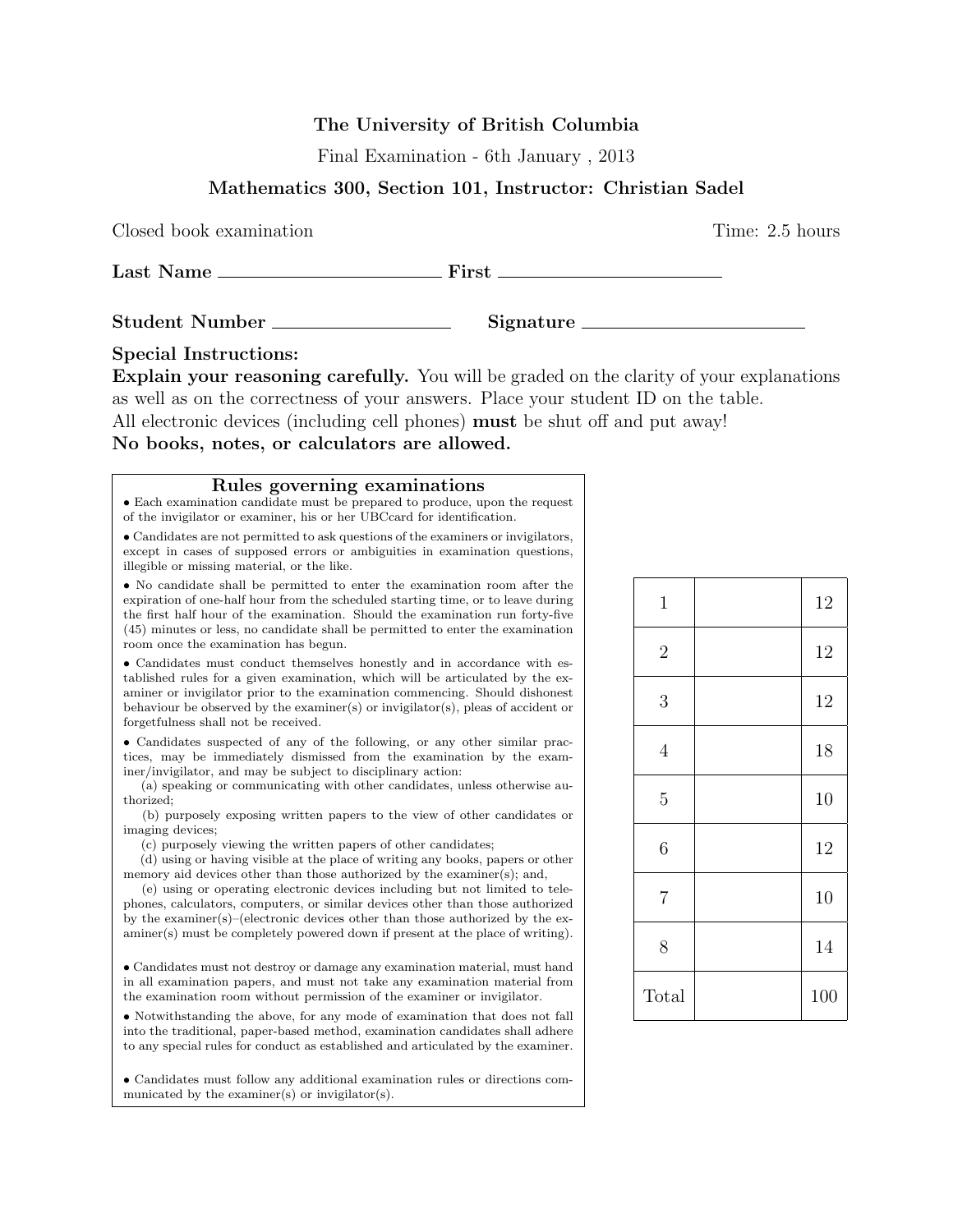[12] 1. Express all of the following terms in the form  $a + ib$  with a and b real and simplify the expressions! (Just writing  $f = \text{Re } f + i \text{Im } f$  won't give any points!)

- (a)  $\cos[i\log(-1+i)]$
- (b) Log  $\frac{\sqrt{3}+i}{\sqrt{2}(1+i)}$  $2(1+i)$  $\setminus$
- (c) All solutions of  $cosh(z) = \frac{1}{2}$ .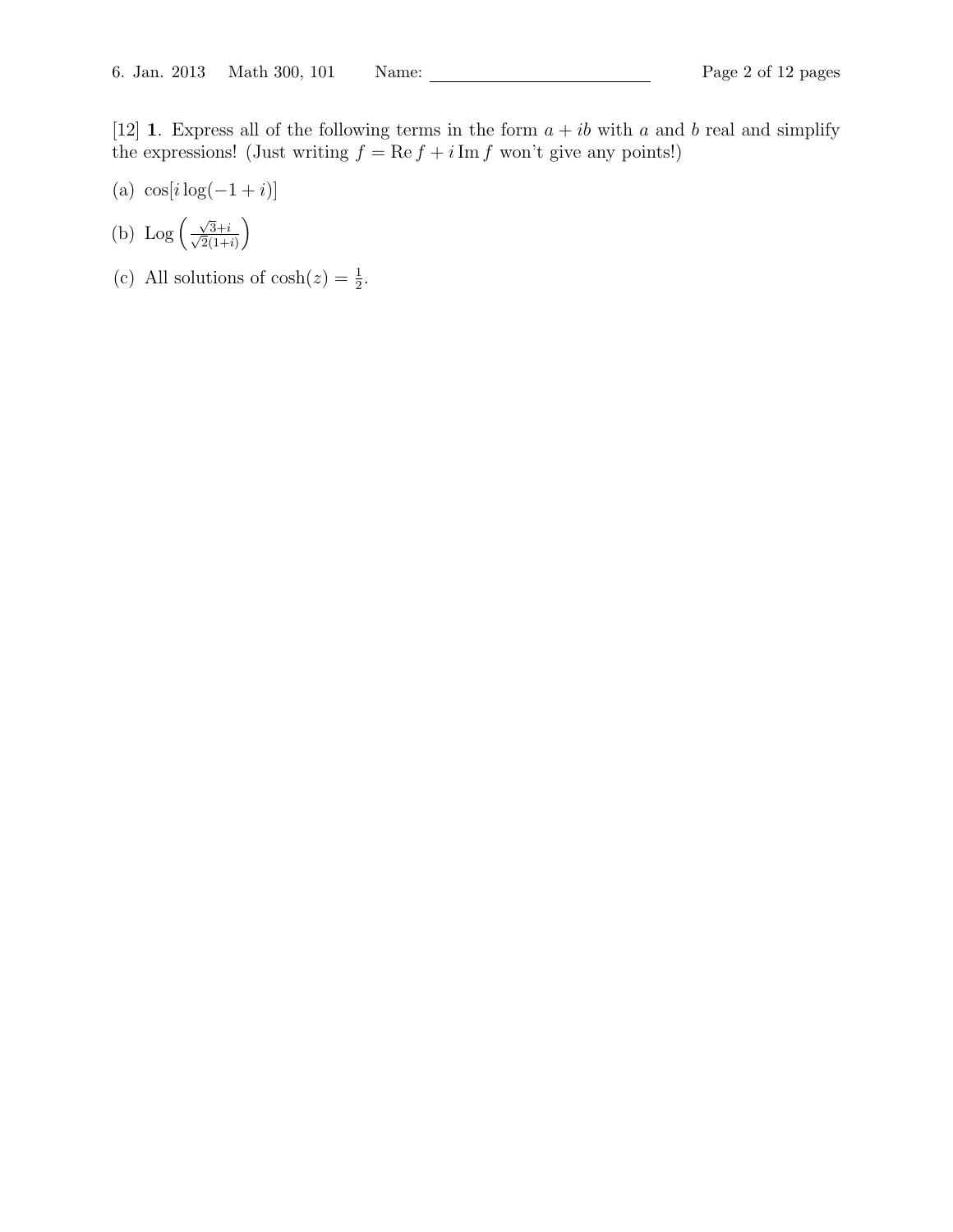- [12] **2.** Let  $f(z) = x + 2y + i(2x y)^2$ , where  $z = x + iy$ .
- (a) Where is  $f(z)$  differentiable in the complex plane?
- (b) Where is  $f(z)$  analytic?
- (c) Find all entire functions  $g(z)$  that satisfy  $\text{Re}(g(z)) = \text{Re}(f(z)).$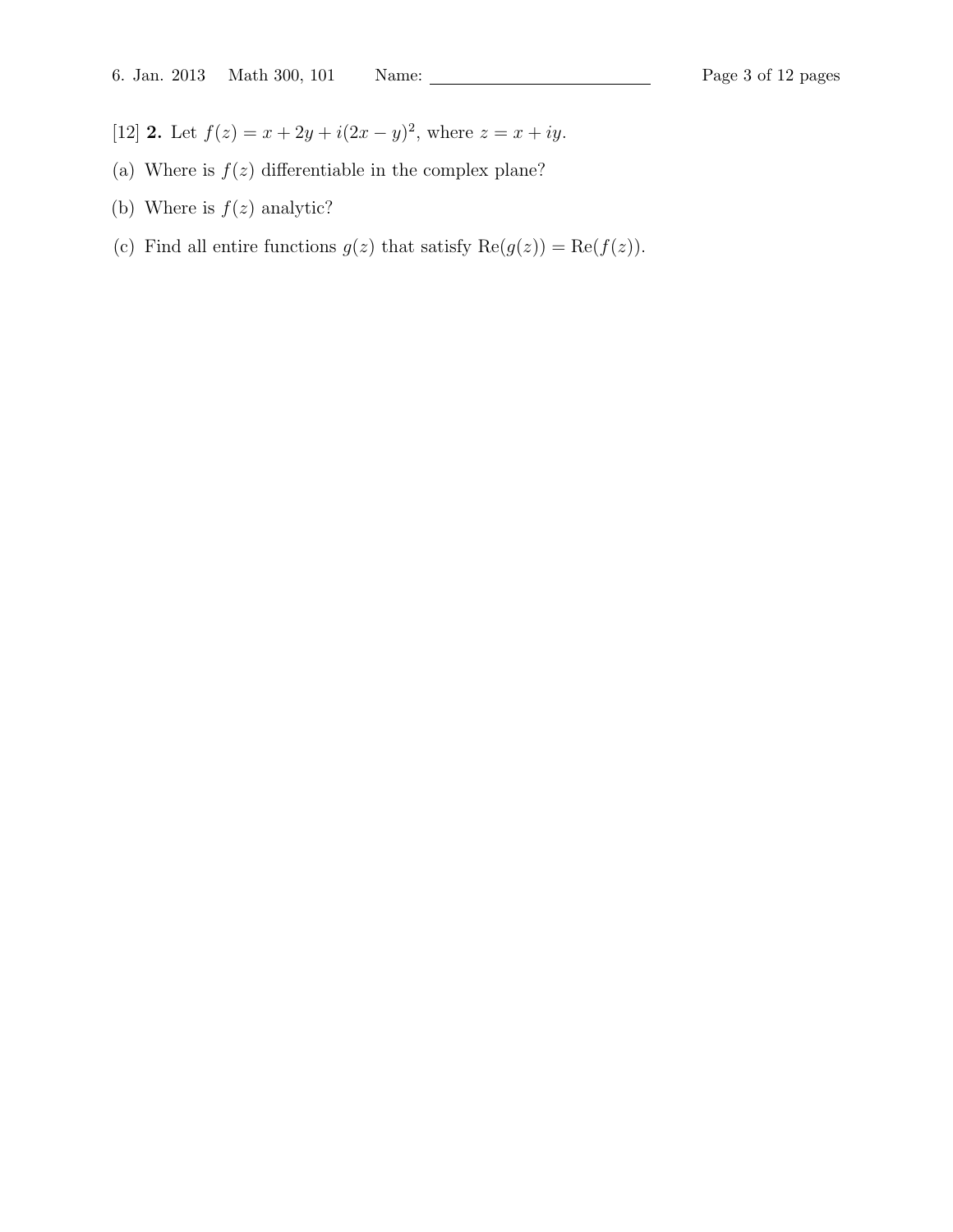[12] **3.** Find a branch  $f(z)$  of  $(z-1)^{-1/2}$  that is analytic except for  $z \in (1 - i\mathbb{R}_+) = \{z : \text{Re}(z) = 1 \text{ and } \text{Im}(z) \leq 0\}.$ Let  $\Gamma$  be the semi-circle centered at 1, going counter-clockwise from 2 to 0. Calculate Z

Γ  $f(z)$  dz for your choice of f.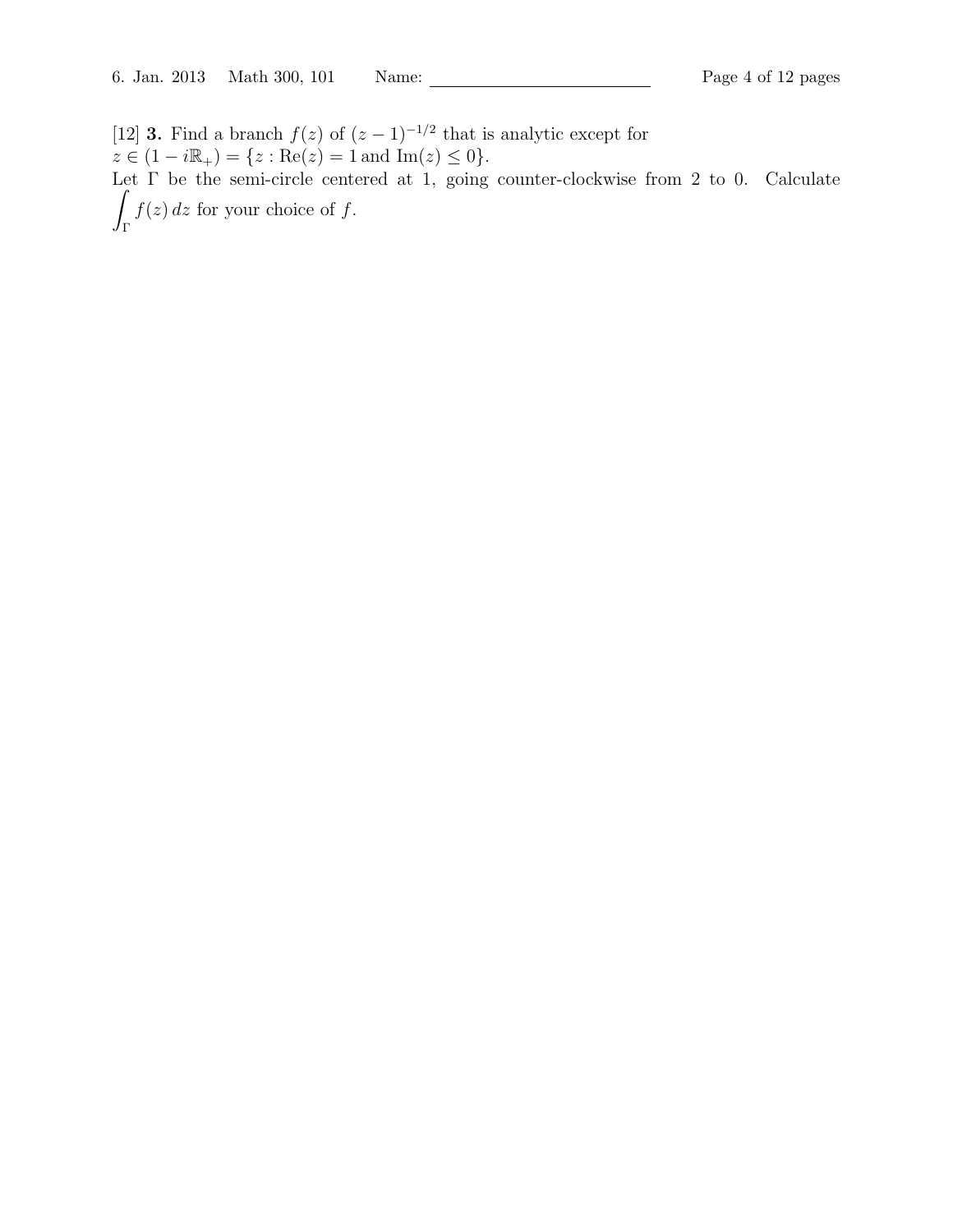[18] 4. Here,  $C_r(w)$  denotes the circle of radius r, centered at w, traversed once in counterclockwise direction. Calculate the following.

[3] (a) 
$$
\oint_{C_1(i)} \bar{z} dz
$$
  
\n[5] (b)  $\oint_{C_{50}(2)} z \cos(\frac{1}{z}) dz$   
\n[5] (c)  $\oint_{C_5(0)} \frac{100! e^{iz}}{(z+1)^{100}} dz$ 

[5] (d) 
$$
\oint_{C_4(0)} \frac{z \cos(z)}{(2z - \pi)^2} dz
$$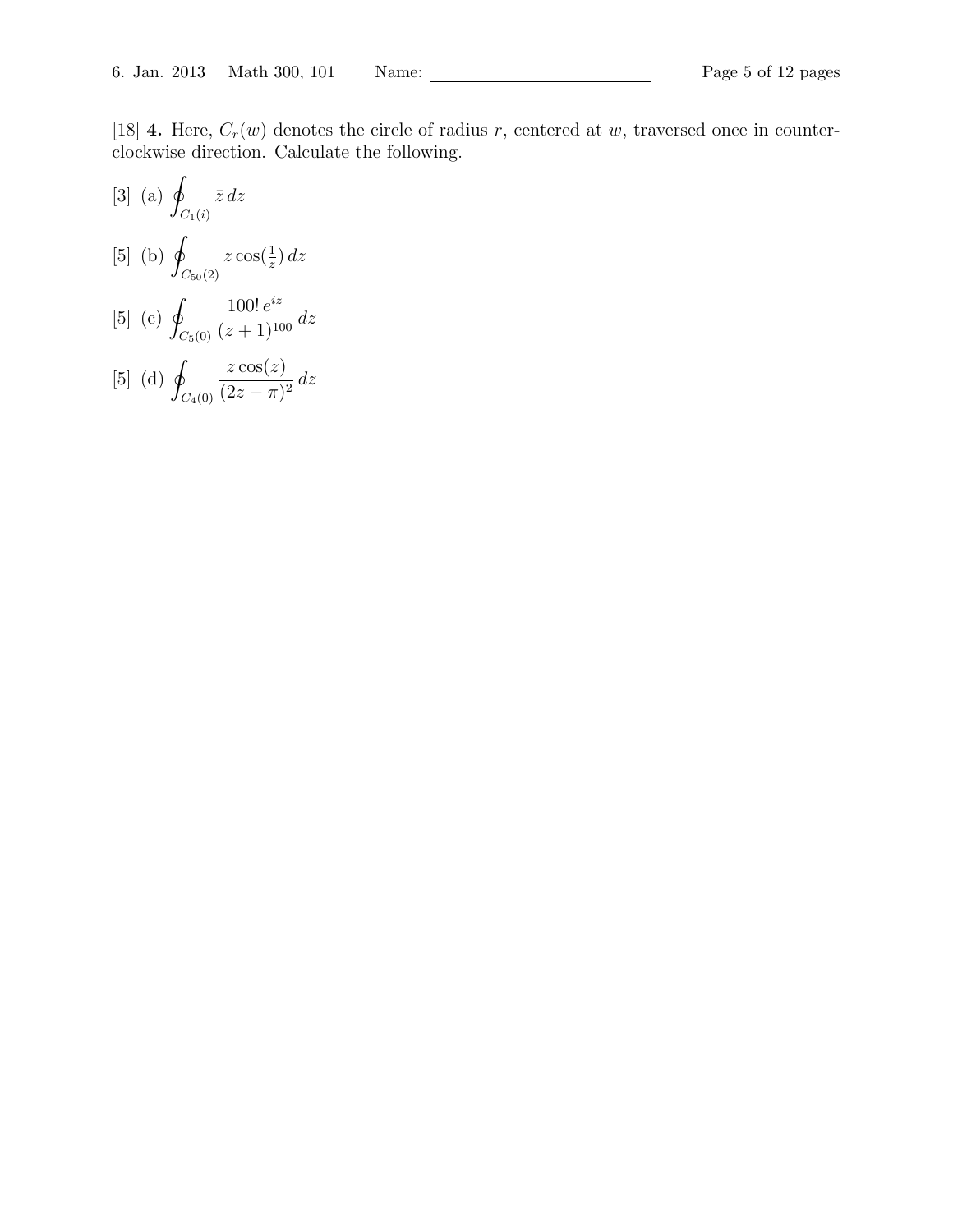6. Jan. 2013 Math 300, 101 Name: Page 6 of 12 pages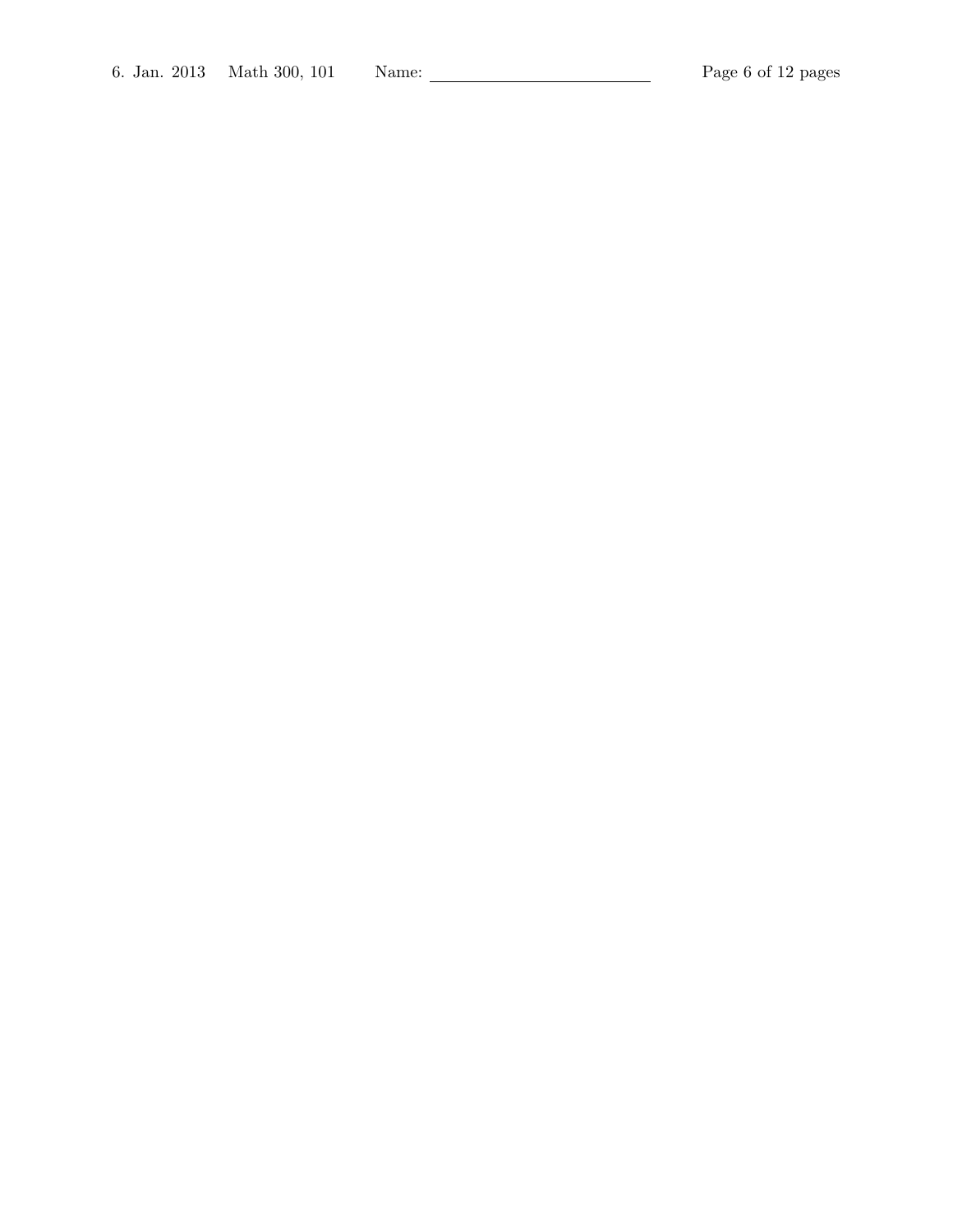[10] **5.** Let f be an entire function and assume that there exists  $C, R > 0$  such that one has  $|f(z)| < C|z|^n$  for all  $|z| > R$ . Show that f is a polynomial of degree smaller or equal to n. (Hint: Taylor series!)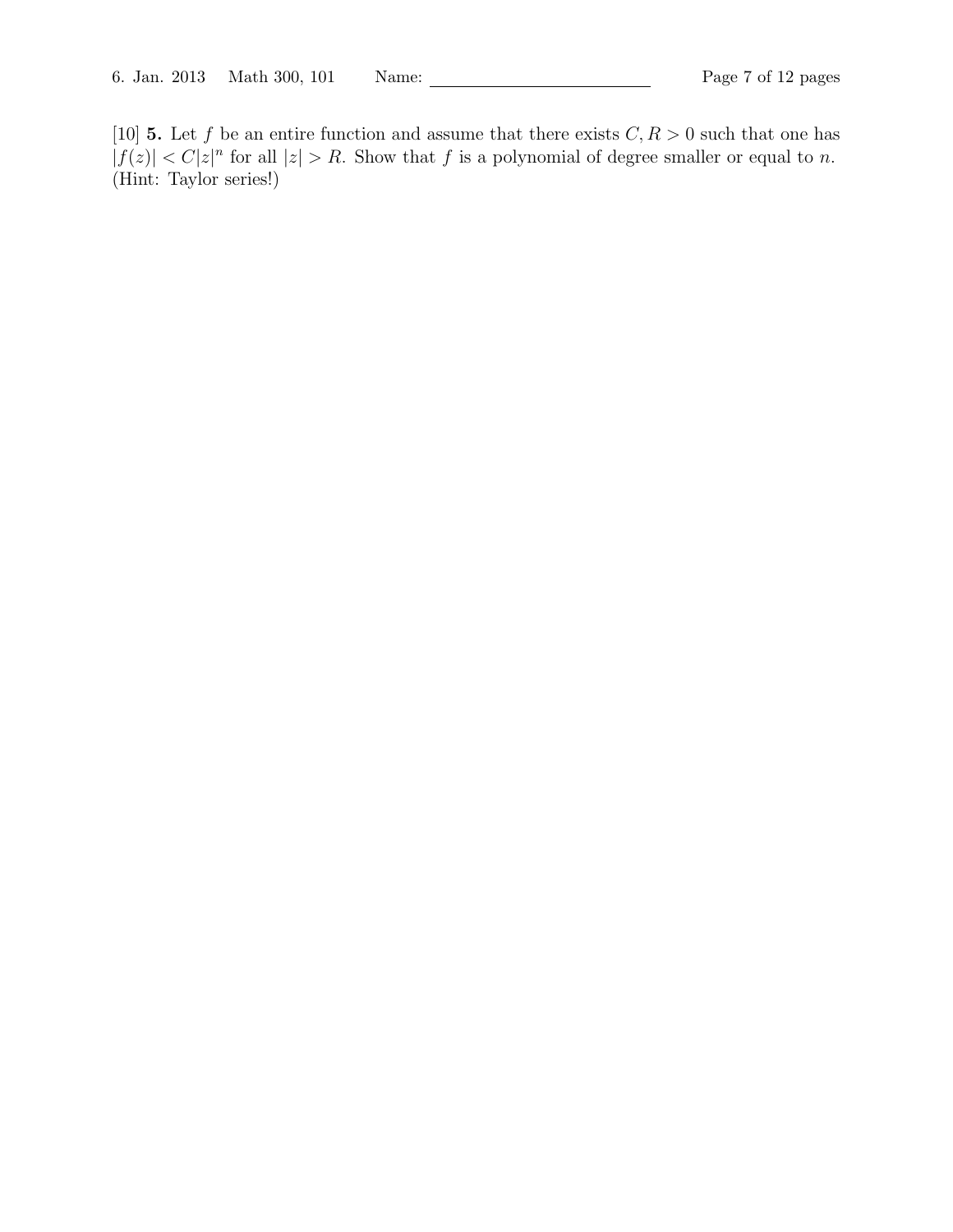6. Jan. 2013 Math 300, 101 Name: Page 8 of 12 pages

[12] 6. Let

$$
f(z) = \frac{1}{(3z - 1)(z + 2)}
$$

- (a) Find a Laurent series valid for large  $|z|$ .
- (b) Expand  $f(z)$  in a Laurent series in an annular region centered at 0 which contains  $z = 1$ . Give the region of convergence.
- (c) Find all the residues of  $f$ .
- (d) Let  $\Gamma$  be the closed polygonal path (path consistent of straight lines) going from  $(3 + i)$ to  $(-3-i)$  to  $(-3+i)$  to  $(3-i)$  and back to  $(3+i)$ . Calculate  $\int_{\Gamma} f(z) dz$ .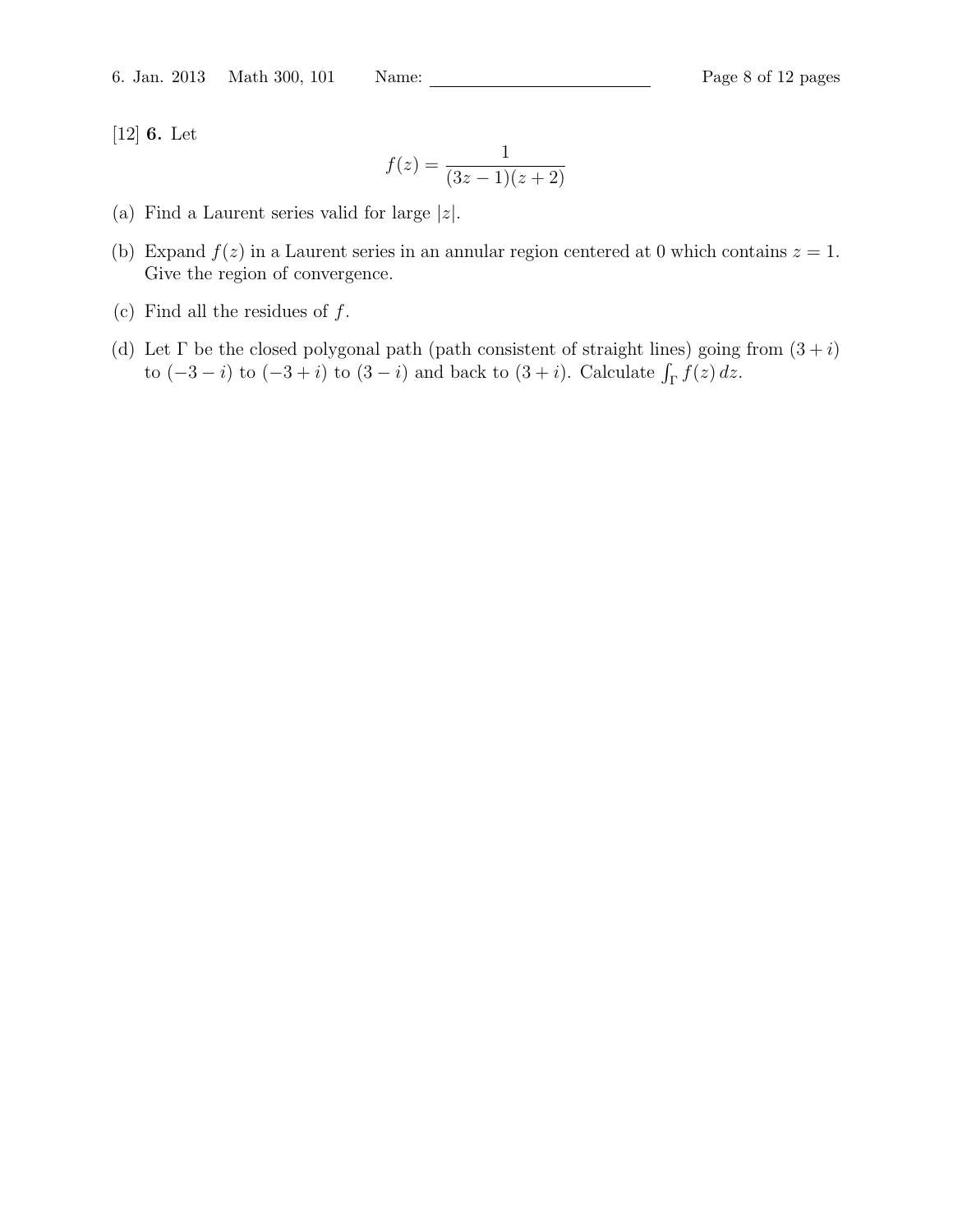6. Jan. 2013 Math 300, 101 Name: Page 9 of 12 pages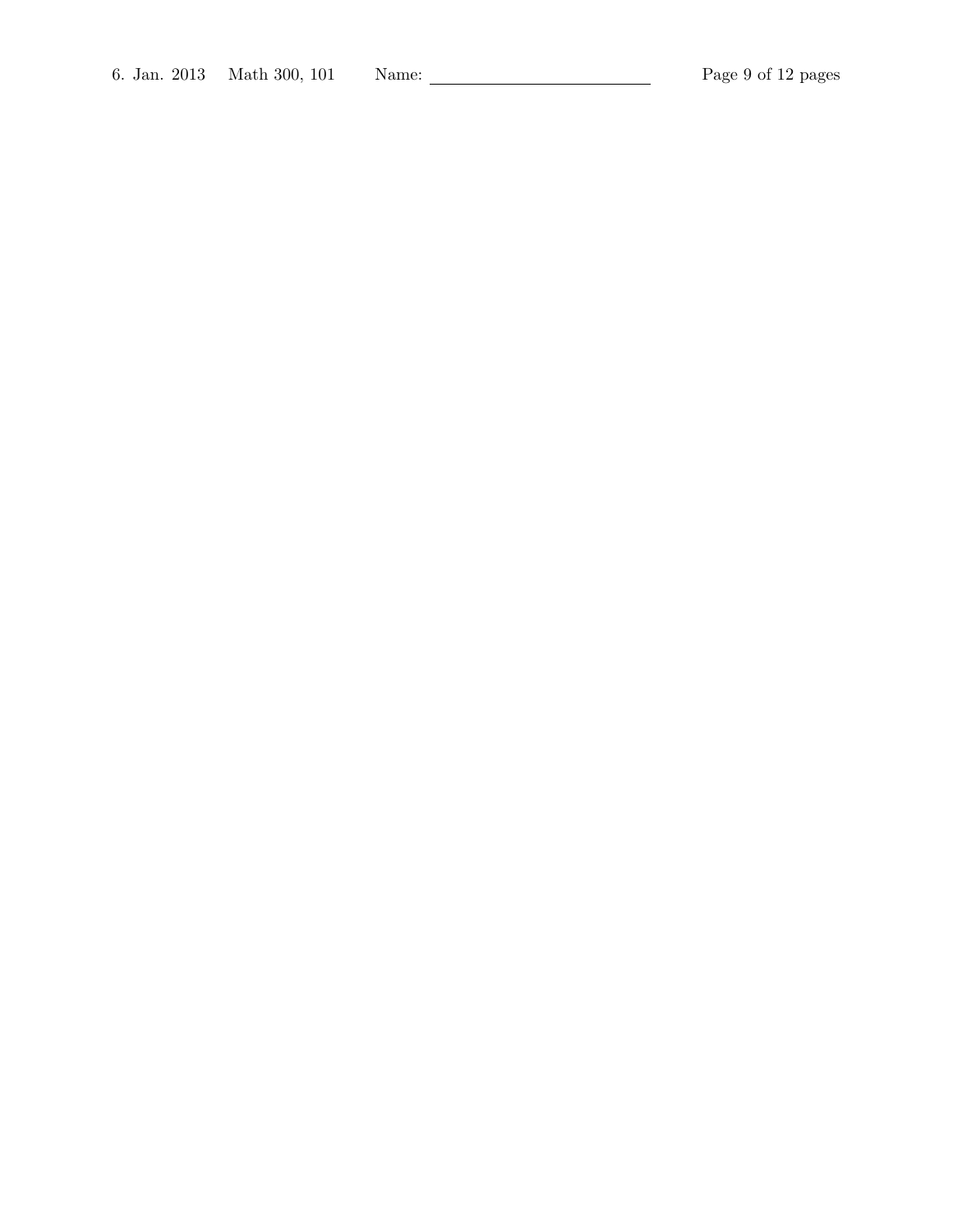[10] **7.** By formally multiplying Laurent-series, express the residue of the product  $e^{1/z} \cdot \frac{1}{1-z}$  $1-\alpha$  at 0 as an infinite sum and then calculate this sum.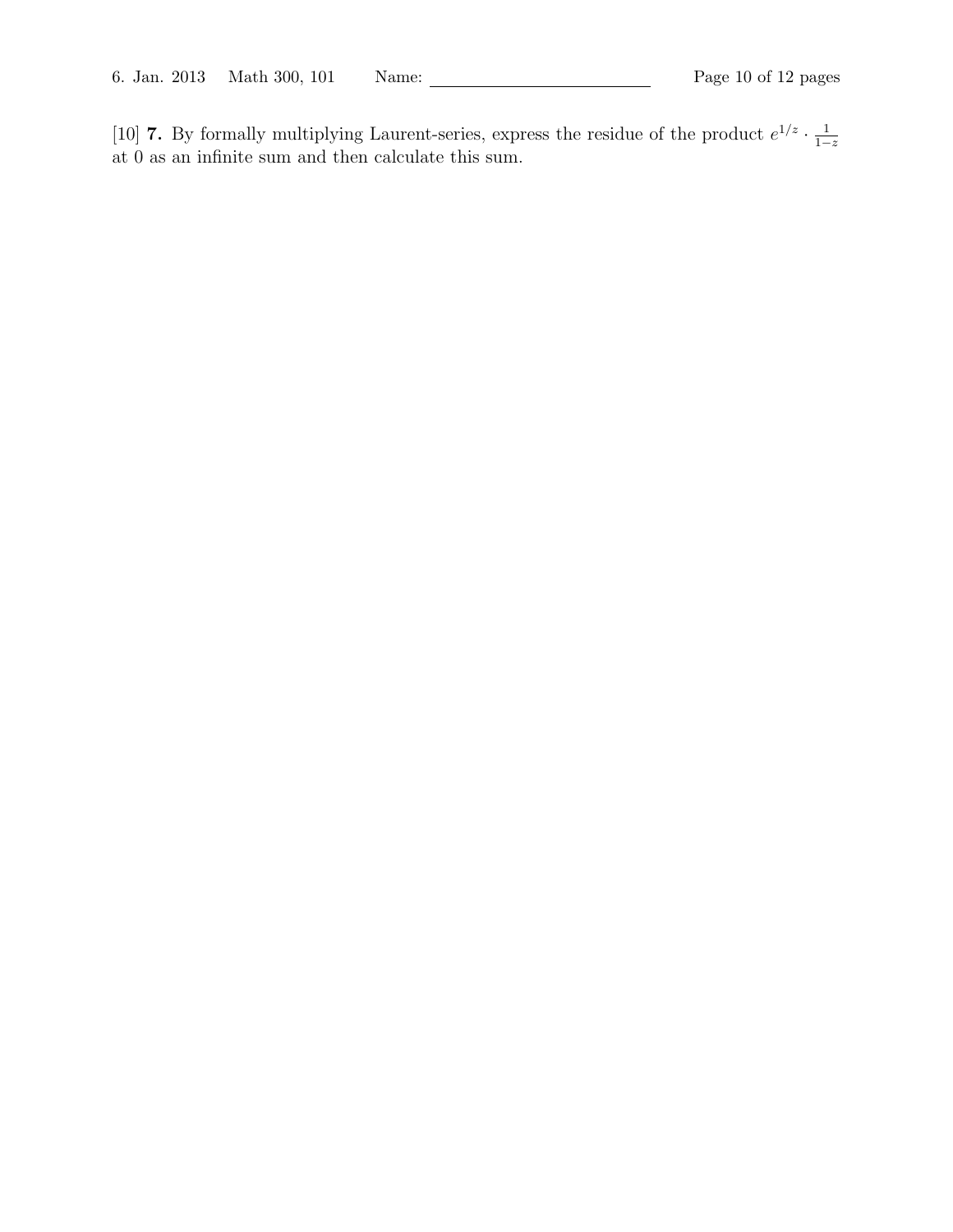[14] 8. Evaluate the following integrals. Simplify if possible.

(a) 
$$
I_a = \int_{-\infty}^{\infty} \frac{1}{(x^2 + 2x + 2)(x^2 + 1)} dx
$$

(b) 
$$
I_b = \int_0^{2\pi} \frac{1}{a + \sin(\theta)} d\theta
$$
 where  $a > 1$ .